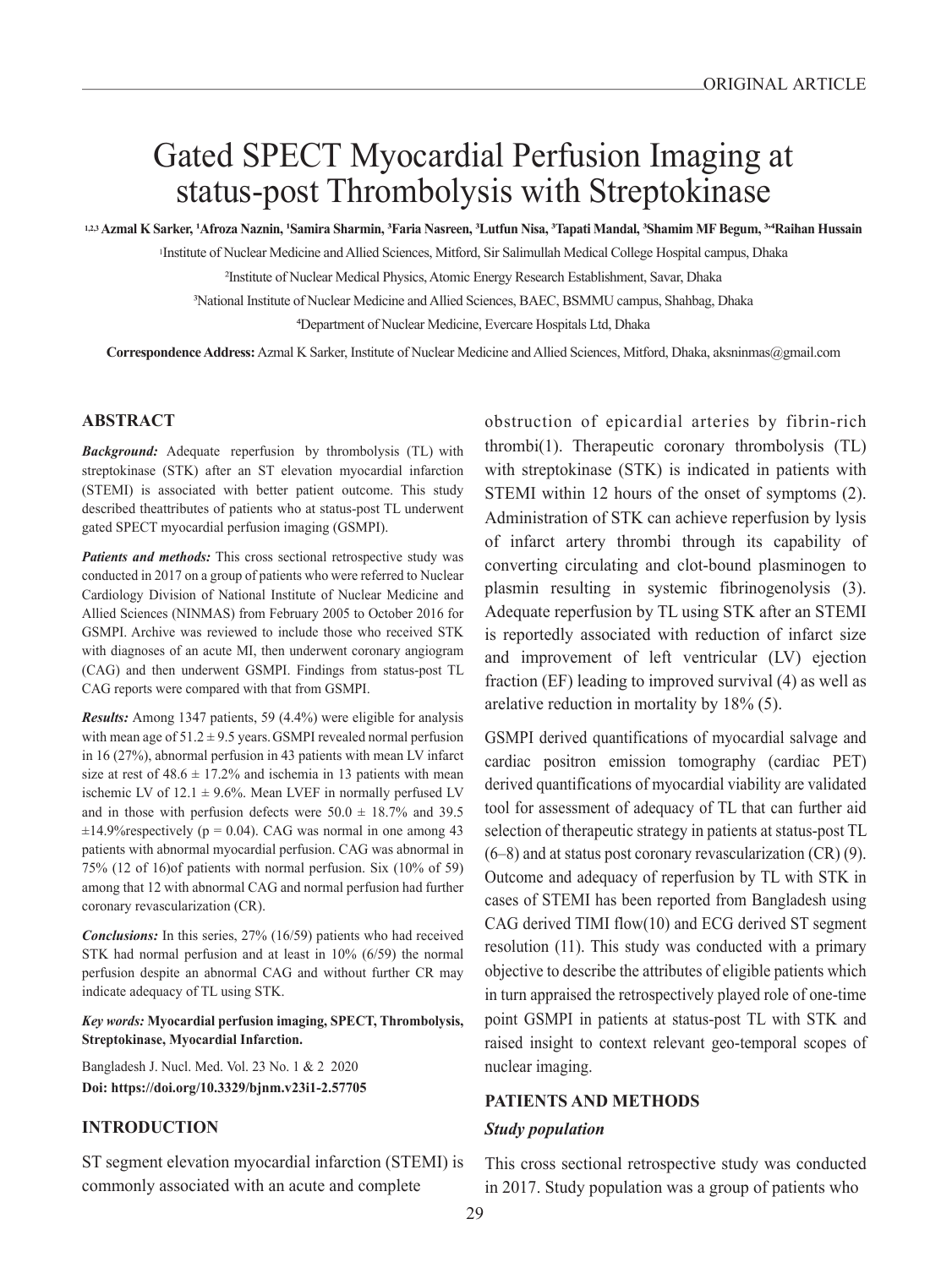were referred to Nuclear Cardiology Division of NINMAS from February 2005 to October 2016 for GSMPI. Clinical record and image interpretation of all patients from the divisional archive were reviewed and those who received TL using STK with diagnosis of an acute STEMI, then underwent CAG and subsequently GSMPI were included in the study.

# *Data analyses*

All relevant demographic and clinical data were entered in to analyses. Myocardial perfusion, categorized as normal perfusion or abnormal were cross-tabulated with the angiogram findings categorized also as normal or abnormal; to check proportion of normal myocardial perfusion despite a previous abnormal CAG which would indicate adequate restoration of perfusion at status-post TL. Categorical data were presented as frequencies and percentages. Continuous data were presented as means and standard deviations (SD) and value ranges. Means were compared using independent sample t-test; SPSS v.25 was used.

#### *RESULTS*

# *Patient characteristics*

Although 1347 patients underwent GSMPI within the mentioned time span of 608 weeks, 59 patients (56 males and three female) were eligible for analysis. Thus, 4.4% of the patients who were referred to NINMAS for GSMPI were at status-post TL with STK due to acute STEMI with a CAG done after the TL and before the GSMPI. Mean age were  $51.2 + 9.5$  years (34-72 years). Mean time difference from TL to CAG was 12.4 + 17.9 weeks, from CAG to GSMPI was 10.3 +11.9 weeks and from TL to GSMPI was  $20.8 + 16.4$  weeks (table-1).

While 36 patients underwent pharmacological stress, 15 underwent treadmill exercise and rest only imaging was performed on eight. GSMPI revealed normal perfusion in 16 (27%) and abnormal perfusion in 43 patients who had mean total LV infarct size of  $48.6 \pm 17.2\%$  at rest. The LAD territory in addition to being the most frequently affected one by fixed perfusion defect had been observed to have larger mean infarct proportion in comparison to any other territory. Combined stress and

rest perfusion scans could reveal reversible perfusion defects in 13 patients with mean total ischemic LV proportion of  $12.1 \pm 9.6\%$ . The RCA territory was the most frequently affected one by reversible perfusion defect as well as had the larger mean ischemic myocardial proportion in comparison to the other two territories.

Independent sample t-test was done to check distribution of quantitative variables between the categories of CAG as well as that of GSMPI; both categorized as normal and abnormal. Among the categories of CAG, the means of no variable were found to be significantly different (p >0.05). On the contrary, among the categories of GSMPI, there was significant difference of mean exercise time during exercise-treadmill test, LV diameters and LVEF on echocardiography as well as LV volumes and LVEF on GSMPI both at stress and rest (p  $<$  0.05), as shown in Table-2.

#### *Comparison of CAG results with that of GSMPI*

The CAG results were reported as normal in 11 patients, single vessel disease in 20 patients, double vessels disease in 12 patients and triple vessels disease in 16 patients. Among the normal labeled CAG, non-critical lesions were however present in six patients while the other five among the 59 (8.5%) had entirely normal epicardial coronary arteries. One out of this five patients with normal CAG had an abnormal myocardial perfusion which was likely due to microvascular dysfunction. Among the 16 patients (27% of 59) who had normal myocardial perfusion, 12 (75% of 16) had an abnormal CAG, a mismatch that indicated therapeutic adequacy of STK for TL during AMI. This data is presented in Table-3.

However, six among the 12 (50% of 12 and 10% of 59) with normal perfusion despite an abnormal CAG had undergone further CR with percutaneous transluminal angioplasty in addition to TL and before the GSMPI. Thus, it can be permitted to assume that in this series, TL was adequate in at least rest of the six (50% of 12 and 10% of 59) patients considering that they had abnormal CAG and had not undergone any further CR other than TL.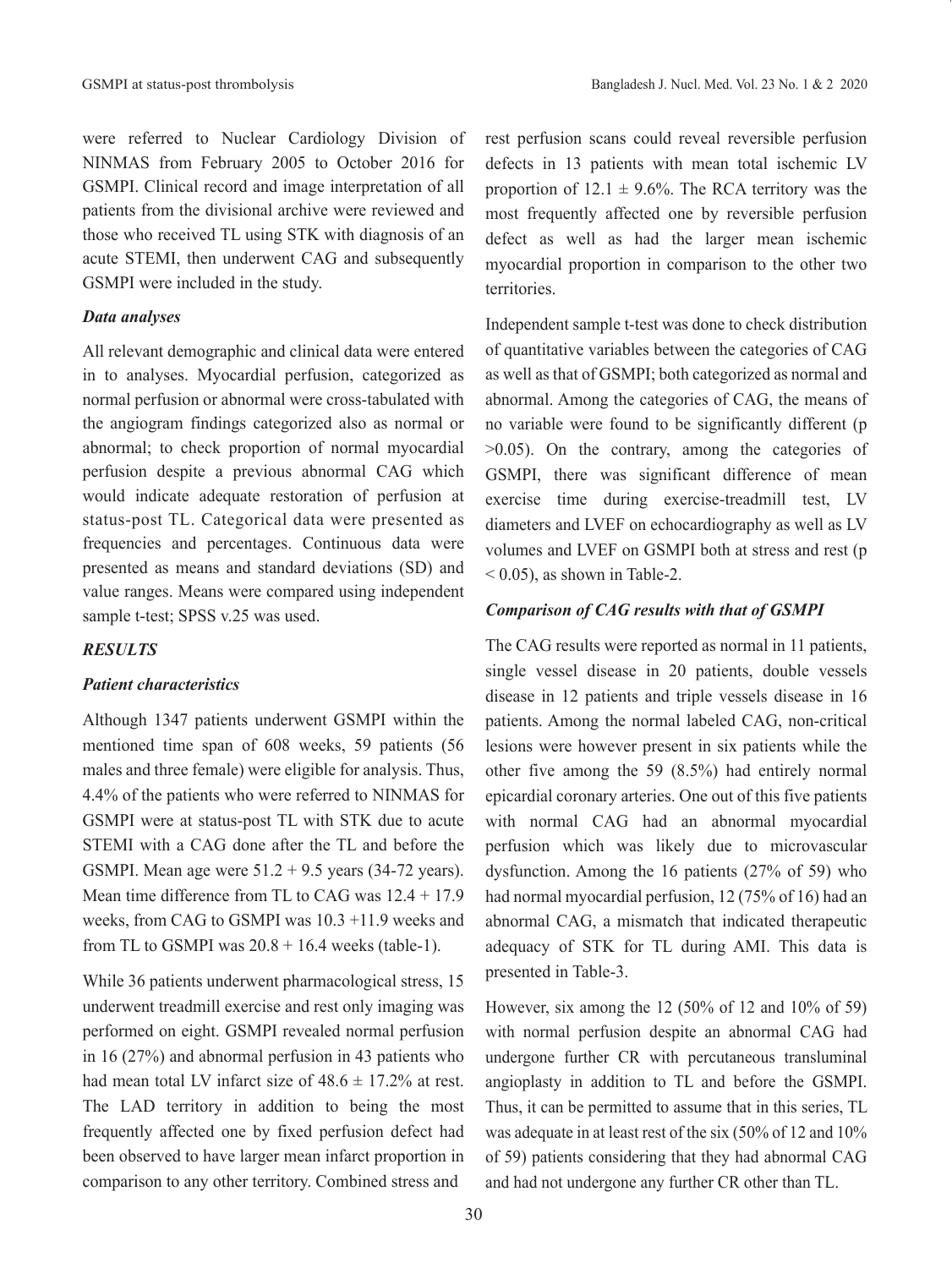

**Figure 1: Distribution of coronary angiogram results among the study patients**

| <b>Trait</b>                       |                              | $Mean \pm SD$     | Range     |
|------------------------------------|------------------------------|-------------------|-----------|
| Age (year)                         |                              | $51.2 \pm 9.5$    | $34 - 72$ |
| Interval (weeks)                   |                              |                   |           |
|                                    | TL to CAG                    | $12.4 \pm 17.9$   | $0 - 56$  |
|                                    | CAG to GSMPI                 | $10.3 \pm 11.9$   | $2 - 55$  |
|                                    | TL to GSMPI                  | $20.8 \pm 16.4$   | $1-59$    |
| Mean total LV infarct size (n=43)  |                              | $48.6 \pm 17.2\%$ | $8 - 72$  |
| Mean total LV ischemia $(n = 13)$  |                              | $12.1 \pm 9.6\%$  | $2 - 32$  |
| <b>Fixed perfusion defect size</b> |                              |                   |           |
|                                    | $\%$ of LAD territory (n=38) | $68.3 \pm 23.1$   | $3 - 100$ |
|                                    | $\%$ of LCX territory (n=22) | $35.1 \pm 15.6$   | $6 - 64$  |
|                                    | $\%$ of RCA territory (n=25) | $32.9 \pm 22.5$   | $6-96$    |
| Reversible perfusion defect size   |                              |                   |           |
|                                    | $\%$ of LAD territory (n=7)  | $7.3 \pm 8.6$     | $4 - 22$  |
|                                    | $\%$ of LCX territory (n=8)  | $12.5 \pm 13.6$   | $4 - 43$  |
|                                    | $\%$ of RCA territory (n=12) | $31.9 \pm 21.9$   | 6-88      |
|                                    |                              |                   |           |

**Table 1: Demographic and clinical characteristics**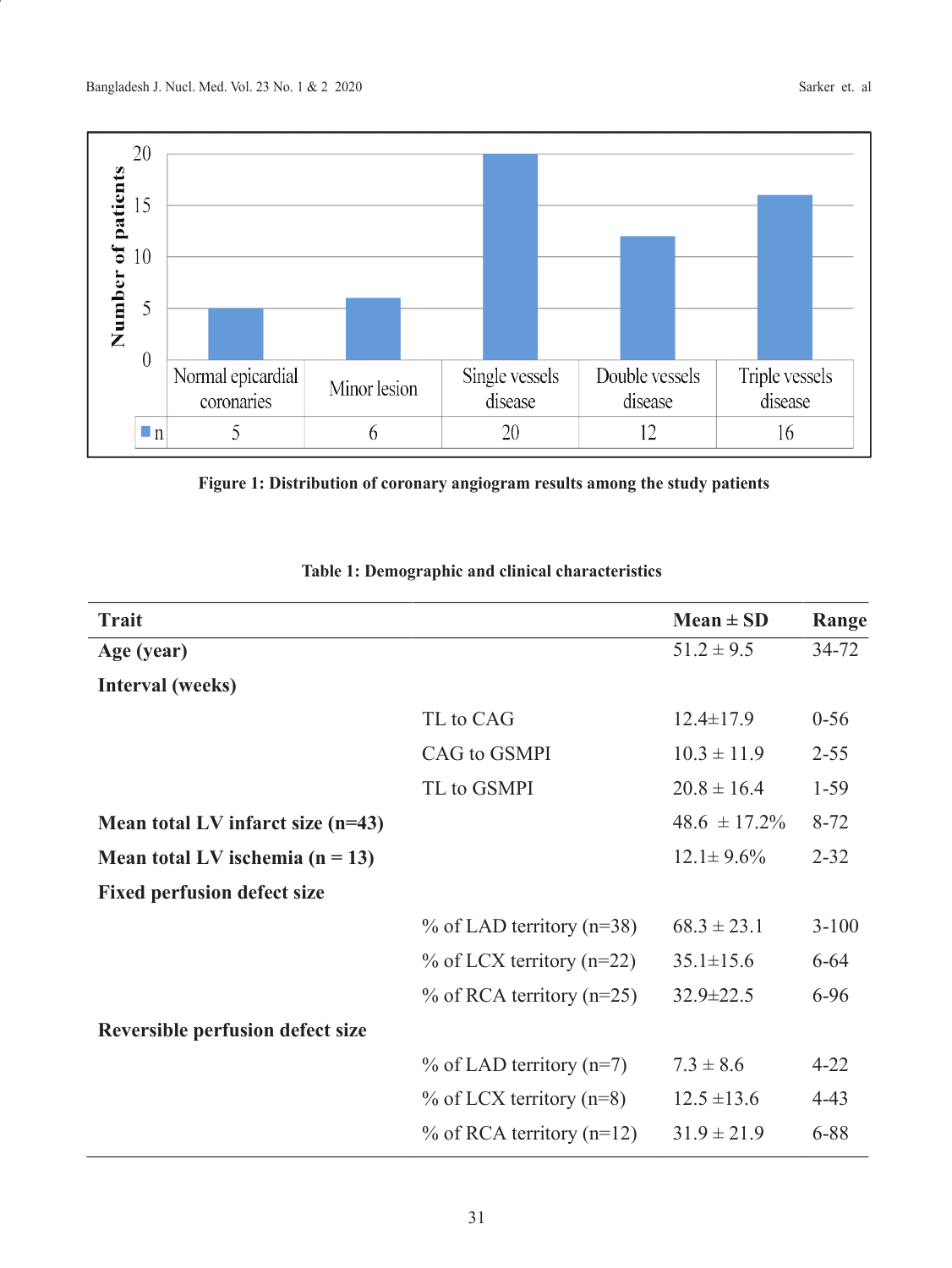| <b>Traits (unit)</b>          | <b>GS MPI perfusion categories</b> |                  |       |  |
|-------------------------------|------------------------------------|------------------|-------|--|
|                               | <b>Normal</b>                      | <b>Abnormal</b>  |       |  |
| Exercise time on ETT (min)    | $9.7 \pm 0.7$                      | $7.1 \pm 2.5$    | 0.02  |  |
| Echo LVEF $(\% )$             | $47.8 \pm 15.2$                    | $40.5 \pm 8.9$   | 0.002 |  |
| Echo EDD (mm)                 | $51.6 \pm 15.9$                    | $55.1 \pm 7.3$   | 0.008 |  |
| Echo ESD (mm)                 | $44.2 \pm 14.3$                    | $43.0 \pm 8.2$   | 0.02  |  |
| GS MPI LVEF $(\% )$ at stress | $59.0 \pm 18.0$                    | $41.8 \pm 15.6$  | 0.008 |  |
| GS MPI EDV (ml) at stress     | $76.8 \pm 23.4$                    | $164.2 \pm 64.3$ | 0.005 |  |
| GS MPI ESV (ml) at stress     | $28.8 \pm 14.5$                    | $101.7\pm 60.1$  | 0.01  |  |
| GS MPI LVEF $(\% )$ at rest   | $50.0 \pm 18.7$                    | $39.5 \pm 14.9$  | 0.04  |  |
| GS MPI EDV (ml) at rest       | $90.5 \pm 32.7$                    | $156.6 \pm 50.3$ | 0.001 |  |
| GS MPI ESV (ml) at rest       | $41.3 \pm 24.2$                    | $99.1 \pm 50.7$  | 0.003 |  |

**Table 2: Results from independent sample T-test of significantly different quantitative variables among GSMPI categories**

ETT Exercise treadmill test, Echo Echocardiogram, LVEF Left ventricular ejection fraction, EDD End diastolic diameter, ESD End systolic diameter, EDV End diastolic volume, ESV End systolic volume, GSMPI Gated SPECT MPI

|                        | Table 5: Cross tabulation of CAG results against GSMTT midlings in study patients |            |             |       |  |  |
|------------------------|-----------------------------------------------------------------------------------|------------|-------------|-------|--|--|
|                        |                                                                                   | <b>CAG</b> |             |       |  |  |
|                        |                                                                                   | Normal     | Abnormal    | Total |  |  |
| <b>SPECT</b> perfusion | Normal                                                                            | $4$ (CR 0) | $12$ (CR 6) | 16    |  |  |
|                        | Abnormal                                                                          | $1$ (CR 0) | 42 (CR 11)  | 43    |  |  |
|                        | Total                                                                             |            | 54          | 59    |  |  |

# **Table 3: Cross tabulation of CAG results against GSMPI findings in study patients**

# **Table 4: Key findings from reported studies with single-time point myocardial perfusion imaging after thrombolysis**

| Author                    | Year Country | n | Time of SPECT<br>since thrombolysis | Results                                                                                                                            |
|---------------------------|--------------|---|-------------------------------------|------------------------------------------------------------------------------------------------------------------------------------|
| Jain et al                | 1990 USA     |   | 46 4.7-5.5 days                     | Pharmacological stress SPECT identifies more patients with ischemia than symptom<br>limited exercise treadmill test                |
| Grip et al 1993 Sweden 57 |              |   | 4 hours                             | Smaller perfusion defect size in late thrombolysis $(≥12$ hours) with anti-coagulant<br>maintenance in comparison to no treatment. |
| Sezer et al 2009          | Turkev       |   | 6 months                            | Significant reduction of infarct size in streptokinase + PCI in comparison to PCI alone                                            |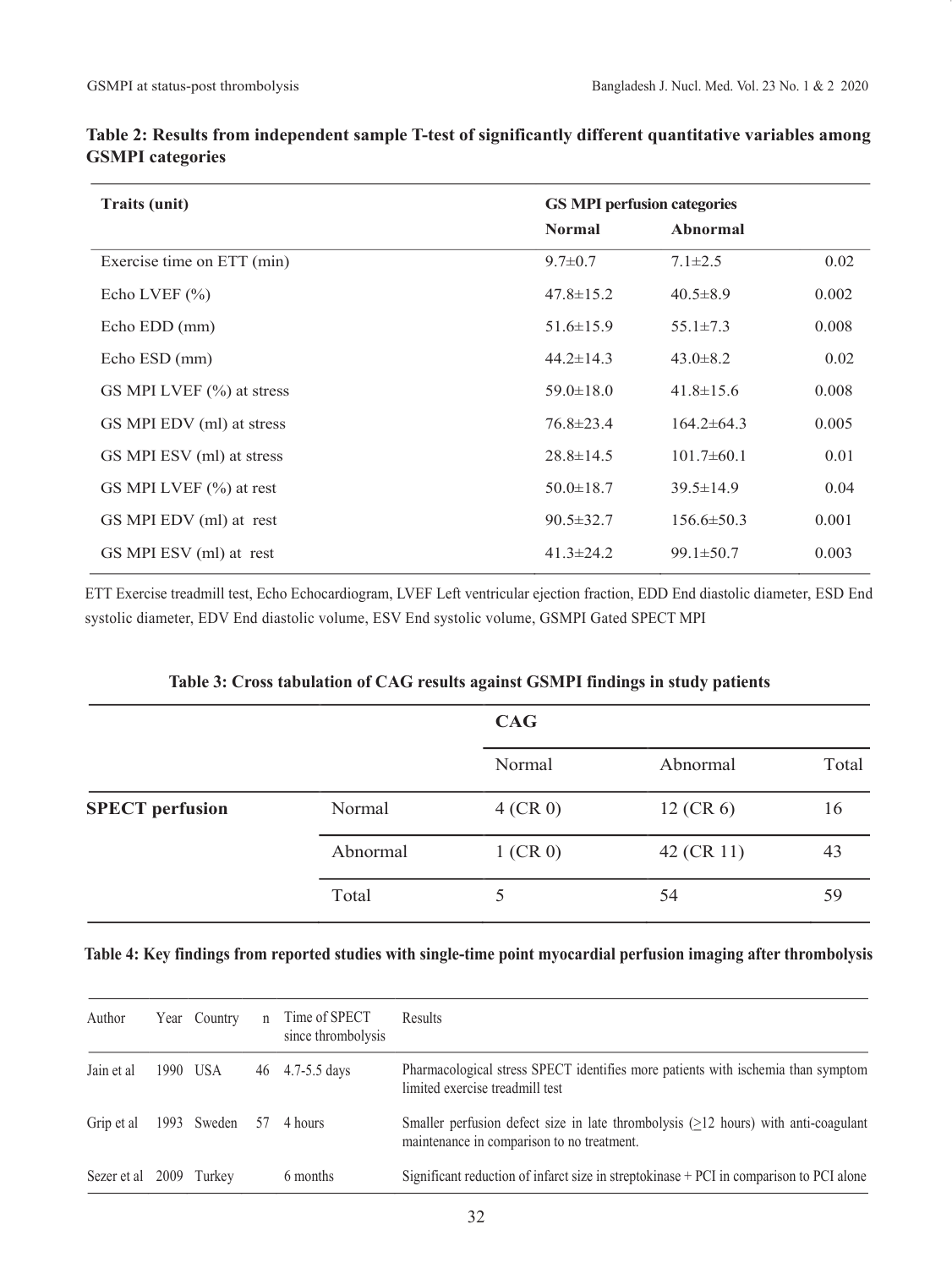| Author        | Year | Country   | $\mathbf n$ | Time point since tracer<br>injection from onset of<br>symptoms/thrombolysis |                              | Change in perfusion defect size                     |
|---------------|------|-----------|-------------|-----------------------------------------------------------------------------|------------------------------|-----------------------------------------------------|
|               |      |           |             | SPECT <sub>1</sub><br>(within)                                              | <b>SPECT 2</b><br>(at/after) |                                                     |
| Bassand et al | 1990 | France    | 231         | 4 hours                                                                     | Day $21$                     | Reduction of 33% for anterior wall                  |
|               |      |           |             |                                                                             |                              | and 16% for the inferior wall with a                |
|               |      |           |             |                                                                             |                              | concomitant rise of LVEF of $~6\%$                  |
| Bostrom et al | 1992 | Sweden    | 16          | 4 hours                                                                     | Day 2-4                      | Reduction $>10\%$ , if thrombolysis $<$ 3 hours     |
|               |      |           |             |                                                                             |                              | while $\leq 10\%$ if thrombolysed after $> 3$ hours |
| Bouvier et al | 1998 | Sweden    | 71          | $3-5$ days                                                                  | 6 months                     | While 32% patients had unchanged or                 |
|               |      |           |             |                                                                             |                              | increased perfusion defect size on late             |
|               |      |           |             |                                                                             |                              | scan, the remainder had up to 20% reduction.        |
| Keng et al    | 2000 | Singapore | 18          | 4 hours                                                                     | Day 5-7                      | Reduction of 12% with indifference of               |
|               |      |           |             |                                                                             |                              | result compared to angioplasty                      |

# **Table 5: Key findings from reported studies with two-time point myocardial perfusion imaging after thrombolysis**

# **DISCUSSION**

# *Streptokinase and ST segment elevation MI*

This study is the first one to describe GSMPI attributes of patients at status-post TL using STK due to STEMI from Bangladesh. STK, one of the first thrombolytic agents was discovered in 1933, used for therapeutic thrombolysis in acute MI in 1958, used in intracoronary infusion in 1979 (12) and was validated by GISSI trial as a thrombolytic treatment modality for AMI in 1986 (5). TL using STK is indicated in STEMI but not in NSTEMI due to difference in composition of the pathogenic thrombus and the extent of coronary artery occlusion by it (1,13).

# *Utility of MPI at status-post thrombolysis*

This study compares myocardial perfusion from one-time point GSMPI in a small group of patients at status-post TL with the corresponding CAG to assume myocardial salvage. Though the historical evidences of myocardial salvage by streptokinase were stated using

planar imaging (14), GSMPI has validated capability of assessing area at risk and final infarct size(8).Studies reported with one-time point MPI revealed higher sensitivity of post TL pharmacological stress MPI over exercise treadmill test (15), found association of smaller infarct size with late TL in comparison to non-intervention in a delayed presentation (16), with TL in addition to primary PCI over PCI alone (17) and with targeted intracoronary TL over thrombus aspiration (18). Other groups of investigator have used two-point MPI to identify the myocardium at risk on early scan, thento check the final infarct size as a long term outcome on a delayed scan and finally to estimate the TL mediated myocardial salvage as the difference of sizes between perfusion deficit on those two consecutive scans (19).

A report of two-time point post TL MPI has observed small reinfarct size in anterior wall in comparison to inferior wall (20). On the contrary, this series of single-time point MPI observed larger sizes of infarct in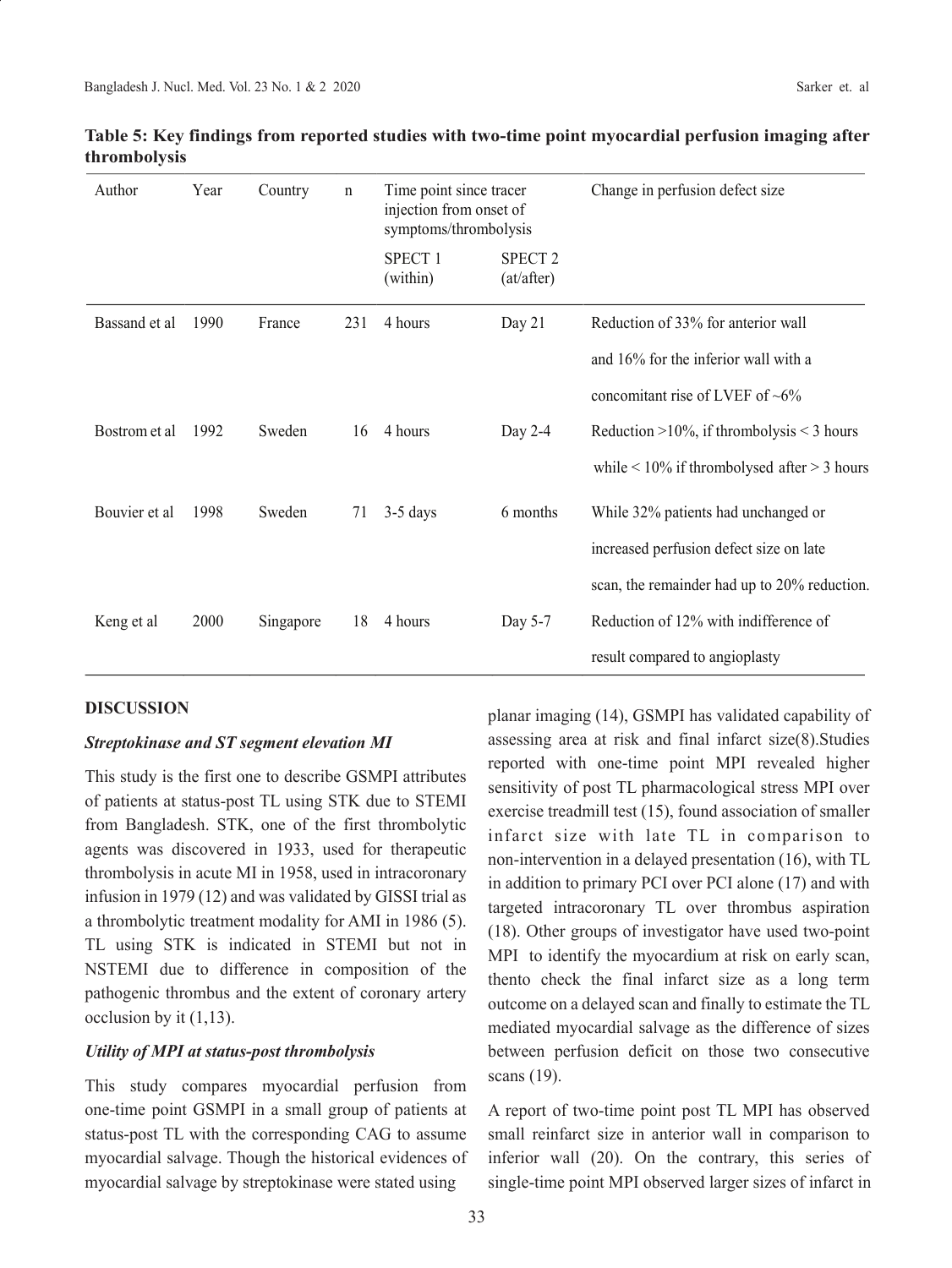anterior walls while the inferior walls tended to have larger proportions ischemia. Other reports of two-time point post TL MPI have observed correlation of larger salvage with early thrombolysis (21), reduction of infarct size upto 20% in 68% of the study subjects (22) and a comparable outcome with that of angioplasty (23).

In the current series, GSMPI could find LV ischemia in 13 (22%) patients at status-post TL which should have guided their further clinical management. In our previous series 34.5% patients had ischemia in revascularized LV territory at status-post CR (9).

#### *No-reflow phenomenon*

In the entire series, one patient with normal epicardial coronaries had an abnormal myocardial perfusion, a mismatch, which was presumed to be a case of microvascular dysfunction. The 'no-reflow phenomenon' of STEMI or non-resumption of myocardial reperfusion despite recanalization of an occluded infarct related artery has been blamed as Achilles hill of CR using thrombolysis (TL) or primary percutaneous transluminal coronary angioplasty which results mostly from microvascular dysfunction or distal microthromboembolization (24), resulting in failure of thrombolysis reported as high as 56.8% with higher incidences of post procedure recurrent acute coronary syndrome and death after one year (25). The angiographic methods for quantification of this phenomenon include myocardial blush grade, Thrombolysis In Myocardial Infarction (TIMI) myocardial perfusion grade and the corrected TIMI frame count (26). Echocardiographic indices include regional contrast score index from myocardial contrast echocardiogram and EAS index from pulsed wave tissue Doppler imaging (27). Post thrombolysis myocardial perfusion SPECT was able to detect perfusion abnormalities in patients despite TIMI grade 3 flow (18). Dual tracer SPECT using perfusion/ metabolism mismatch ratio was found to be useful for evaluating no-reflow phenomenon despite TIMI grade 3 after reperfusion therapy (28).

# *Limitation of the study*

The study being retrospective and consisting of one-time point imaging data, was unable to report quantifications

of myocardial salvage by comparing serial imaging. Partial availability of quantitative cardiac enzyme during acute MI precluded indirect estimation of initial myocardial damage and therefore the other possible comparison of myocardial salvage. Scans included in this study were done within a variable interval from one to 59 weeks of the incident TL during an acute MI which in addition to being inhomogeneous are also incongruent with the maximum reported interval in the literature (Table-4 and Table-5). The current series did not assess effects of risk factors, CR and pharmacotherapy on perfusion defect size. Also, the assessments of myocardial salvage by SPECT derived LV quantitative parameters and accounts of further clinical management after detection of myocardial ischemia by GSMPI at status-post TL were beyond the scope of this study.

# *Recommendations*

The unaddressed issues by this study justifies further exploration through a suitably-designed prospective study with utilization of GSMPI derived quantitative parameters and follow up data in patients at status-post TL from Bangladesh. The assessment of myocardium at risk using two-time point SPECT consistently requires round the clock availability of tracer and gamma camera which is an yet to be achieved reality in majority of the clinical settings (19). Thus, the estimates of perfusionmetabolism mismatch derived from combined GSMPI and cardiac FDG-PET can provide assessments of no-reflow phenomenon and myocardial salvage.

# **CONCLUSION**

In this series of status-post TL patients, 27% had normal perfusion while TL was adequate in at least 10% of patients considering that they had an abnormal CAG and had not undergone any CR other than TL.LV ischemia was discovered in 22% patients. Further prospective study with inclusion of SPECT and cardiac PET parameters appears to be clinically meaningful.

# **ACKNOWLEDGEMENT**

Authors acknowledge the collaborative contribution of clinical cardiologists to nuclear cardiology.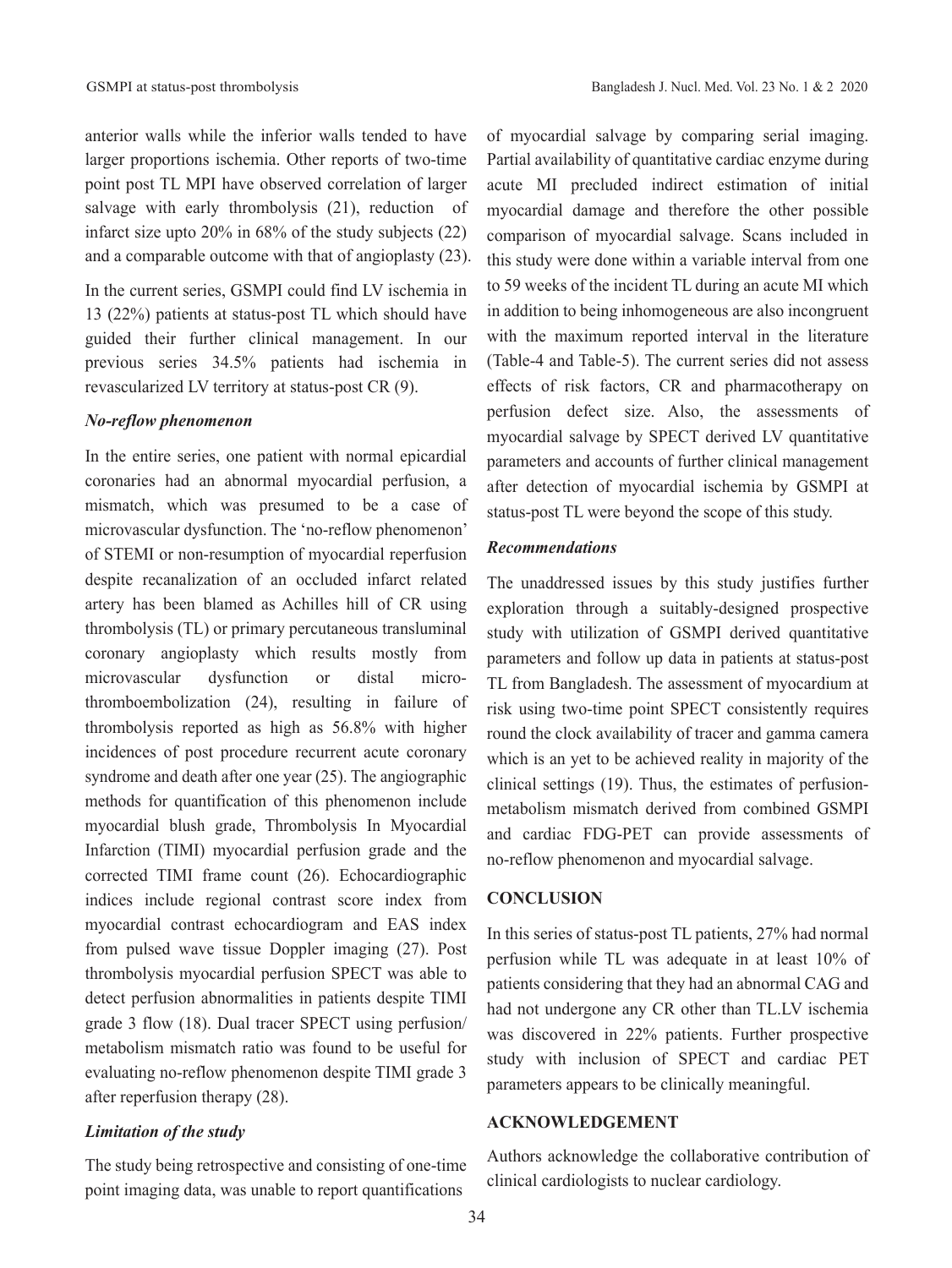#### **REFERENCES**

- 1. Anderson HV, Cannon CP, Stone PH, Williams DO, McCabe CH, Knatterud GL, et al. One-year results of the thrombolysis in myocardial infarction (TIMI) IIIB clinical trial. A randomized comparison of tissue-type plasminogen activator versus placebo and early invasive versus early conservative strategies in unstable angina and non-Q wave. J Am Coll Cardiol. 1995;26(7):1643–50. https://doi.org/10.1016/0735-1097(95)00404-1
- 2. Dalal J, Sahoo PK, Singh RK, Dhall A, Kapoor R, Krishnamurthy A, et al. Role of thrombolysis in reperfusion therapy for management of AMI: Indian scenario. Indian Heart J. 2013;65(5):566–85. https://doi.org/10.1016/j.ihj.2013.08.032
- 3. Dacie and Lewis Practical Haematology. Dacie and Lewis Practical Haematology. Elsevier; 2017. https://doi.org/10.1016/c2014-0-01046-5
- 4. Simoons ML, Serruys PW, van den Brand M, Res J, Verheugt FWA, Krauss XH, et al. Early thrombolysis in acute myocardial infarction: Limitation of infarct size and improved survival. J Am Coll Cardiol. 1986;7(4):717–28. https://doi.org/10.1016/S0735-1097(86)80329-1
- 5. Gruppo Italiano per lo Studio. Effectiveness of Intravenous Thrombolytic Treatment in Acute Myocardial Infarction. Lancet. 1986;327(8478):397–402. https://doi.org/10.1016/S0140-6736(86)92368-8
- 6. Gibbons RJ, Valeti US, Araoz PA, Jaffe AS. The quantification of infarct size. Vol. 44, Journal of the American College of Cardiology. 2004. p. 1533–42. https://doi.org/10.1016/j.jacc.2004.06.071
- 7. Ker WDS, Nunes THP, Nacif MS, Mesquita CT. Practical implications of myocardial viability studies. Vol. 110, Arquivos Brasileiros de Cardiologia. Arquivos Brasileiros de Cardiologia; 2018. p. 278–88. https://doi.org/10.5935/abc.20180051
- 8. Botker HE, Kaltoft AK, Pedersen SF, Kim WY. Measuring myocardial salvage. Cardiovasc Res. 2012;94(2):266–75. https://doi.org/10.1093/cvr/cvs081
- 9. Sarker AK, Nasreen F, Nisa L, Hussain R. Role of Gated SPECT MPI in Follow-up of Patients after Coronary Revascularization. Bangladesh J Nucl Med. 2019;22(1):30–5. https://doi.org/10.3329/bjnm.v22i1.40501
- 10. Rahman M, Dey S, Shahabuddin M, Kundu A, Rahman Z, Paul D, et al. Coronary Angiographic Patency in Patients With Acute Myocardial Infarction With or Without Thrombolytic Therapy. Cardiovasc J. 2011 Jan 1;3(2):136–42. https://doi.org/10.3329/cardio.v3i2.9182
- 11. Islam SA, Faruque M, Rahman F, Hoque H, Fatema N. Clinical Impacts of ST- Segment Non-Resolution after Thrombolysis for Myocardial Infarction. Univ Hear J. 2019 May 17;15(1):3–7. https://doi.org/10.3329/uhj.v15i1.41439
- 12. Sikri N, Bardia A. A history of streptokinase use in acute myocardial infarction. Vol. 34, Texas Heart Institute Journal. 2007. p. 318–27. PMID: 17948083
- 13. Amsterdam EA, Wenger NK, Brindis RG, Casey DE, Ganiats TG, Holmes DR, et al. 2014 AHA/ACC Guideline for the management of patients with non-st-elevation acute coronary syndromes: Executive summary: A report of the American college of cardiology/American heart association task force on practice guidelines. Vol. 130, Circulation. Lippincott Williams and Wilkins; 2014. p. 2354–94. https://doi.org/10.1161/CIR.0000000000000133
- 14. Wackers FJT. Thrombolytic therapy for myocardial infarction: Assessment of efficacy by myocardial perfusion imaging with technetium-99m sestamibi. Am J Cardiol. 1990;66(13):E36–41.https://doi.org/https://doi.org/10.1016/00 02-9149(90)90610-D
- 15. Jain A, Hicks RR, Frantz DM, Myers GH, Rowe MW. Comparison of early exercise treadmill test and oral dipyridamole thallium-201 tomography for the identification of jeopardized myocardium in patients receiving thrombolytic therapy for acute Q-wave myocardial infarction. Am J Cardiol. 1990 Sep 1;66(5):551–5.https://doi.org/10.1016/0002-9149(90)90480-O
- 16. Grip L, Bone D, Holmgren A, Rydén L. Late thrombolysis followed by antithrombotic treatment in acute myocardial infarction: Effect of therapy evaluated with thallium-201 SPECT. Eur Heart J. 1993;14(8):1050–5. https://doi.org/10.1093/eurheartj/14.8.1050
- 17. Sezer M, Çimen A, Aslanger E, Elitok A, Umman B, Bug Z, et al. Effect of Intracoronary Streptokinase Administered Immediately After Primary Percutaneous Coronary Intervention on Long-Term Left Ventricular Infarct Size, Volumes, and Function. JAC. 2009;54:1065–71. https://doi.org/10.1016/j.jacc.2009.04.083
- 18. Fu Y, Gu X-S, Hao G-Z, Jiang Y-F, Fan W-Z, Fan Y-M, et al. Comparison of myocardial microcirculatory perfusion after catheter-administered intracoronary thrombolysis with anisodamine versus standard thrombus aspiration in patients with ST-elevation myocardial infarction. Catheter Cardiovasc Interv. 2019/02/17. 2019;93(S1):839–45. https://doi.org/10.1002/ccd.28112
- 19. Engblom H, Aletras AH, Heiberg E, Arheden H, Carlsson M. Quantification of myocardial salvage by myocardial perfusion SPECT and cardiac magnetic resonance - Reference standards for ECG development. Journal of Electrocardiology. 2014;47(4):525–34. https://doi.org/10.1016/j.jelectrocard.2014.04.001
- 20. Bassand JP, Bernard Y, Lusson JR, Machecourt J, Cassagnes J, Borel E. Effects on infarct size and left ventricular function of early intravenous injection of anistreplase in acute myocardial infarction. Clin Cardiol. 1990;13(5 S):39–44. https://doi.org/10.1002/clc.4960131310